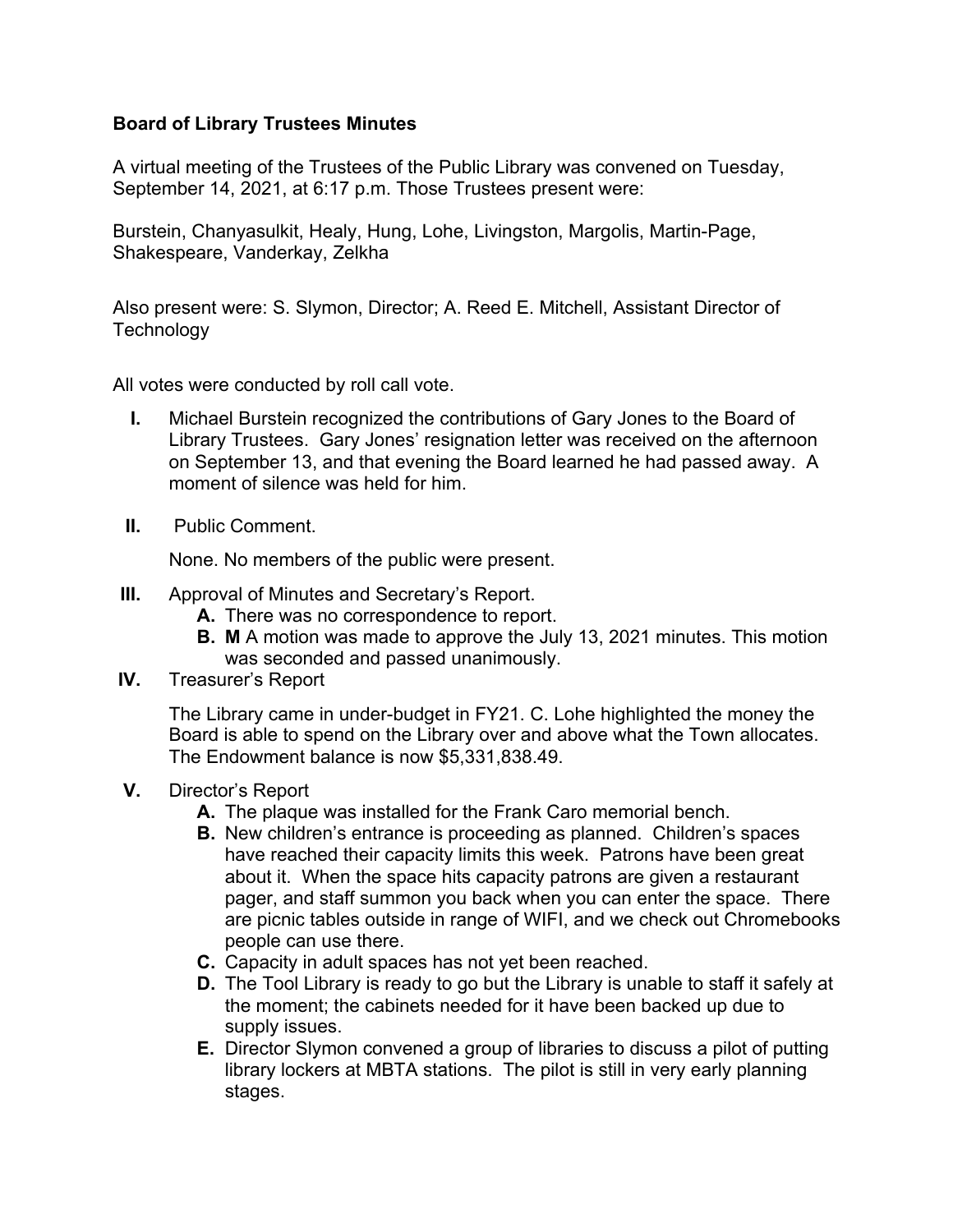- **VI.** Committee Reports
	- **A.** Ad Hoc Committee on Public Expression: Met to discuss signs at the library.
	- **B.** There was further discussion by the Board about whether signs should be posted at the Library, and the need for feedback from Legal. This feedback has been requested but not yet received.
- **VII.** Old and New Business
	- **A.** The Library staff thanks the Board and especially K. Hung for organizing gift of a Library-branded mask to each staff member.
	- **B.** A Bylaw revision to allow the chair of the Board of Library Trustees to appoint chairs for each subcommittee was discussed.
		- **i. M** A Motion to change the bylaws was made, as follows:

Remove: The senior member of each committee shall convene the first meeting of each year, at which the committee will elect the committee chair. The senior member shall act as chair until a chair for that year is elected.

Replace with: The Chair may appoint other ad hoc committees for a period not to extend beyond the second meeting after the next Town election. The Chair of the Board appoints all committee chairs.

The motion was seconded and passed, 6 to 5.

- **ii. M** A motion was made to allow the Library to be closed on Sunday, December 26 and Sunday, January 2, thereby giving the staff off: half a day on Christmas Eve; Christmas day; and the day after Christmas. Then on New Year's Eve, staff would work until 5pm and then have New Year's Day and the day after off. The motion was seconded and unanimously approved.
- **iii.** The importance of remaining open until 3:00 p.m. on Christmas Eve was discussed.
- **C.** The Office of Diversity and Inclusion requested to put signs on the Library lawn to celebrate Indigenous People's Day. There was discussion of allowing signs related to public holidays, what timeframe would be appropriate, and who would put them up and take them down.
	- **i. M** It was moved that the Office of Diversity and Inclusion may put up a sign or signs at the Library for Indigenous People's Day. The motion was seconded, and unanimously approved.
- **D.** COVID update from Dr. Jett: Public health professionals are expecting the pandemic to burn itself out by March. The mask mandate will remain in place until at least March.
- **E.** The Library has lost many staff members due to resignations, leaves, etc. and is having trouble replacing them. If this continues, it may have implications for Library hours. Another Minuteman library has already had to cut hours because of lack of staff.